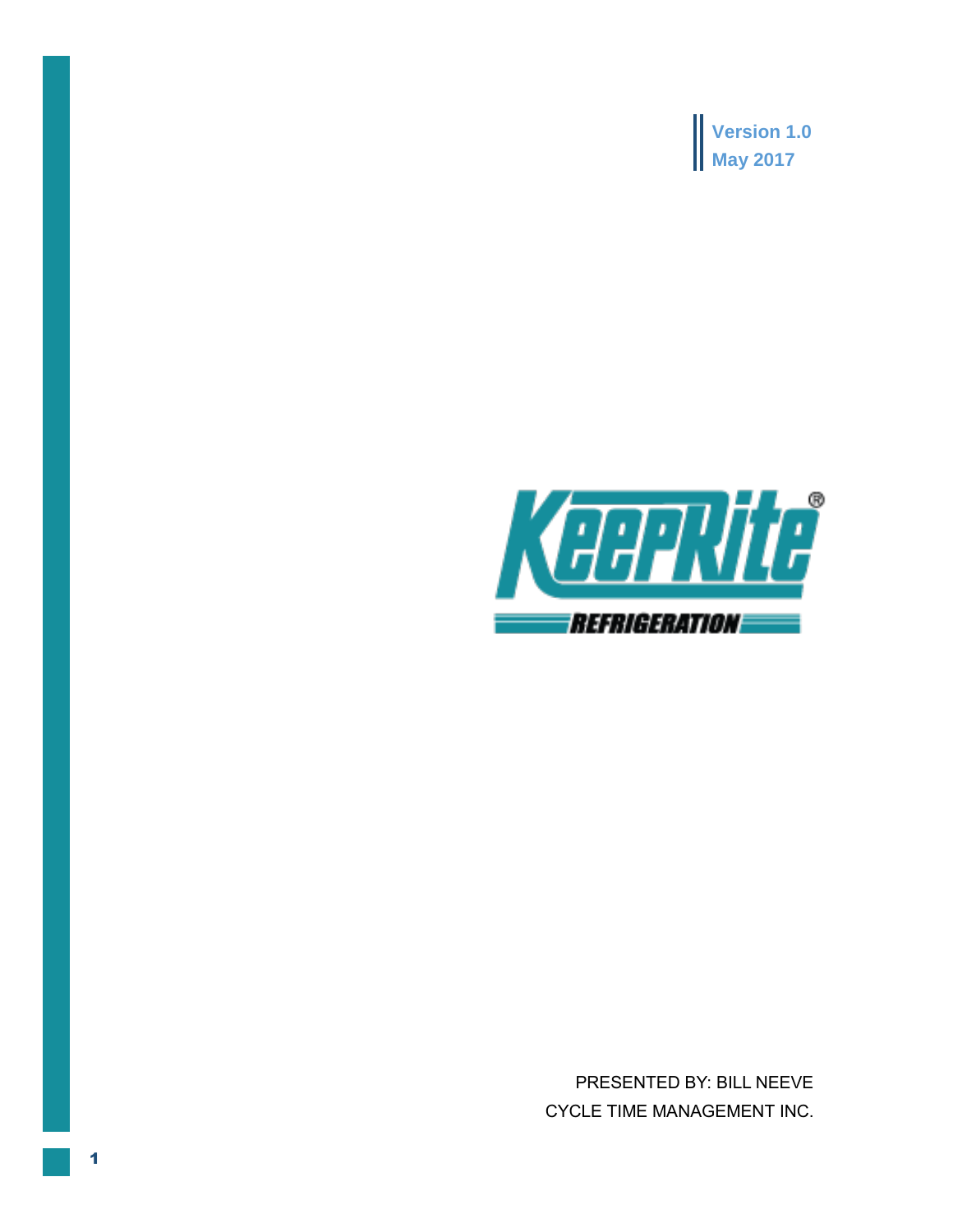# CYCLE TIME MANAGEMENT INC. BUSINESS ASSESSMENT

**Keeprite**

## **EXECUTIVE SUMMARY**

The Keeprite is more than a record of dramatic productivity improvement. It is also the tale of an extraordinary culture change within the workplace. It describes how employees from all levels learned to work as a team. Once the Evolution Plan was accepted, the teams reduced company cycle time from 22 days to 7 and slashed inventories from \$18 million to \$3 million in just 19 months.

### **COMPANY BACKGROUND**

Founded in 1948 with a commitment to build the very best air-conditioning products, Keeprite has consistently met the industry challenge of quality and reliability. It is the undisputed industry leader in Canada. Today as a part of Inter-City Products, Keeprite Canada manufacturers a complete range of air-conditioning products for residential and light commercial applications, as well as a comprehensive line of gas, oil, and electric-fired furnaces, space heaters, and unit heaters.

The total yearly sales, both domestic and foreign, has grown from \$1 million in 1948 to about \$200 million a few decades later. Keeprite executives feel they have achieved this growth by adhering closely to the company's original philosophy, to build better-quality products through solid engineering and to back them up with technical competence and good service.

# **A TRADITIONAL BATCH PLANT**

"Keep the lines operating at any cost," use to be the main objective of plant manager Don Kivell. Each machine – in fact, each department – was a discrete unit that was scheduled separately and measured independently. Listen to how lead hand and union steward Ron Sakardi describes the old production practices: "Setups were too long – I'd do a job for an hour and then had to do a two – or three hour setup. Quality was bad. There was inventory all over the place and the plant wasn't safe. Looked like we were producing more scrap than production, but employees didn't give a damn."

As production manager and 20-year veteran Roy Winger recalls, "Line stoppages and parts shortages were common. We had three or four warehouses to cope with excessive inventories. While we scrambled for parts, people would be sent home for two to three days because we couldn't run product for the eight hours. We had no time for quality. We had lost control. Everyone was pretty defensive." The union was upset because one of the unique features of this plant was an elaborate piecework compensation scheme that had been an integrated part of the culture for many years. Consequently, many members' wages were dramatically affected when they were sent home.

Control was not easy to recover. Kit Staley, the eventual CTM coordinator, explains that "the organization had no way of controlling the flow or costings because the MRP was out of control. Inventory accuracy was 35 percent to 40 percent. Bill-of-material accuracy was 15 percent to 20 percent. As a result, I used to spend two to three hours each morning in meetings discussing data accuracies."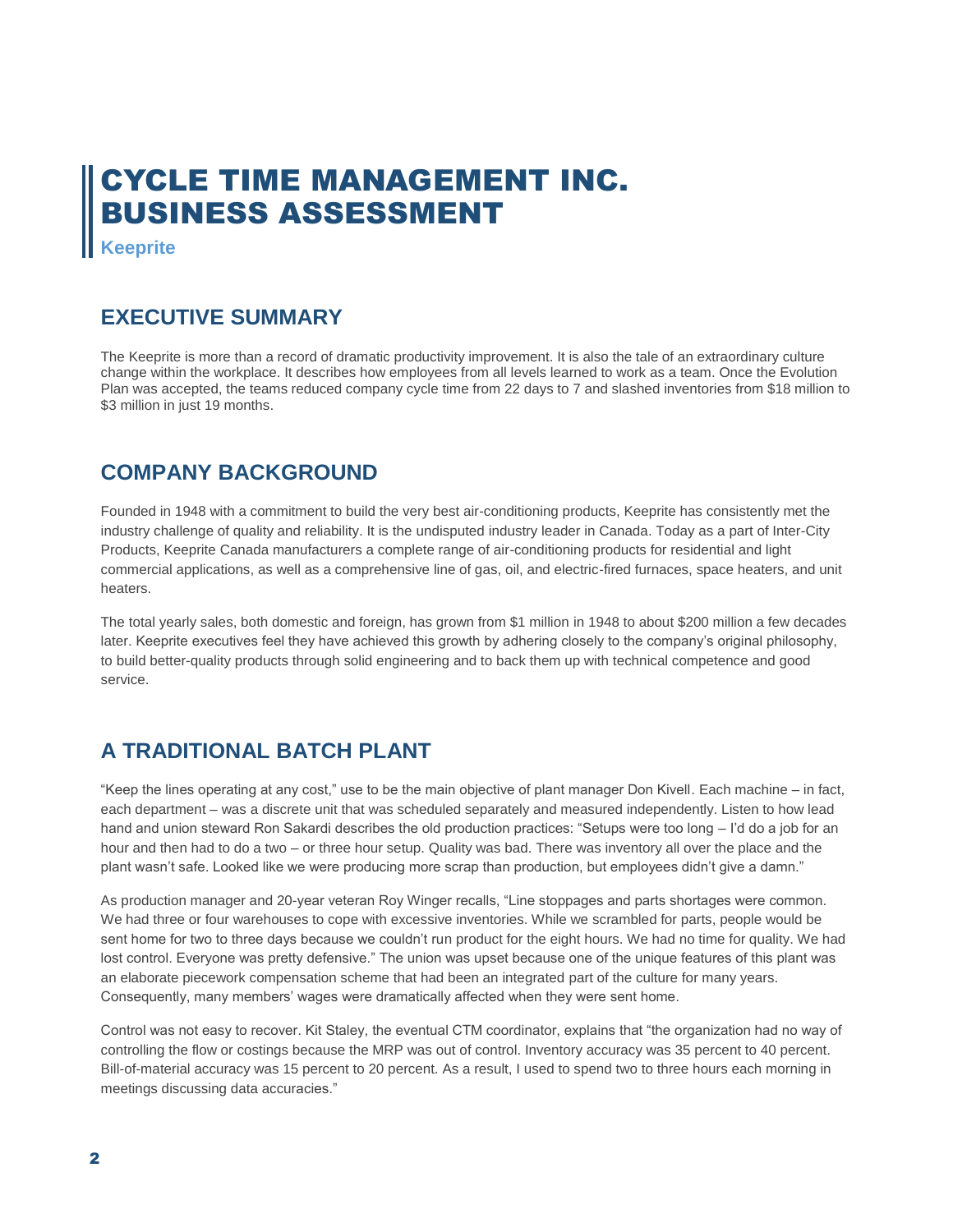The impact of the poor computer system was far more pervasive. Penny Pickering in Materials Planning recalls that "people didn't trust the computer; consequently, they did things manually."

### **A TRADITIONAL BATCH PLANT (CONT'D)**

These parallel information systems inevitably led to a situation in which "office and plant personnel didn't talk to each other, or if they did, no one was really listening. There was a lot of frustration – everyone was doing their own thing."

Against that backdrop of confusion, frustration, and distrust, one group had created excitement by their actions in the paint shop. The "Linebackers" team had identified the outdated paint booth as a bottleneck and then designed a new booth and had it built by an outside company. The cost of the booth was \$280,000. The overall savings, however, was significantly greater: \$480,000 per year and reduction of changeover time to 10 minutes. The Linebackers won a quality award with the project.

This project would later be cited as evidence of what teams could accomplish. In spite of its success, however, people remained skeptical about the depth of senior management's commitment to change.

### **A TRADITIONAL BATCH PLANT (CONT'D)**

It was at this point that senior managers called for help – outside help. They realized that to become a world-class organization, they would have to abandon traditional batch processing and move toward linear-flow pull manufacturing, which their Japanese competitors were using. While they would have to initiate the change process and provide constant support themselves, they would need outside facilitation skills to guide the evolution. They also concluded that the fastest way to get the company through such a major "culture shock" was to involve all their people. Consequently, they chose a change process in which they, as well as all their employees, would have to participate and be trained.

In doing so they made a strong commitment to

- understanding new manufacturing techniques such as cycle time and linear pull systems
- investing in similar workshops for all employees
- involving all levels of personnel in planning
- implementing the changes required to reduce cycle time dramatically
- allowing people enough time to understand the process
- a participative management style, which meant giving up their roles as autocrats to become facilitators and coaches

The objective throughout the process was to reduce overall cycle time – from receipt of customer order to delivery of and payment for the product.

### **SUMMARY OF THE EVOLUTION PROCESS**

The first step was to get all managers who were on either the approval team or the planning forum trained in the new operating techniques. The approval team, which consisted of senior managers, was expected to assign the resources on the basis of recommendations from the planning forum. The planning forum participants were middle managers and key employees whose job was to prepare the evolution plan – the frame work by which to manage the transition to CTM.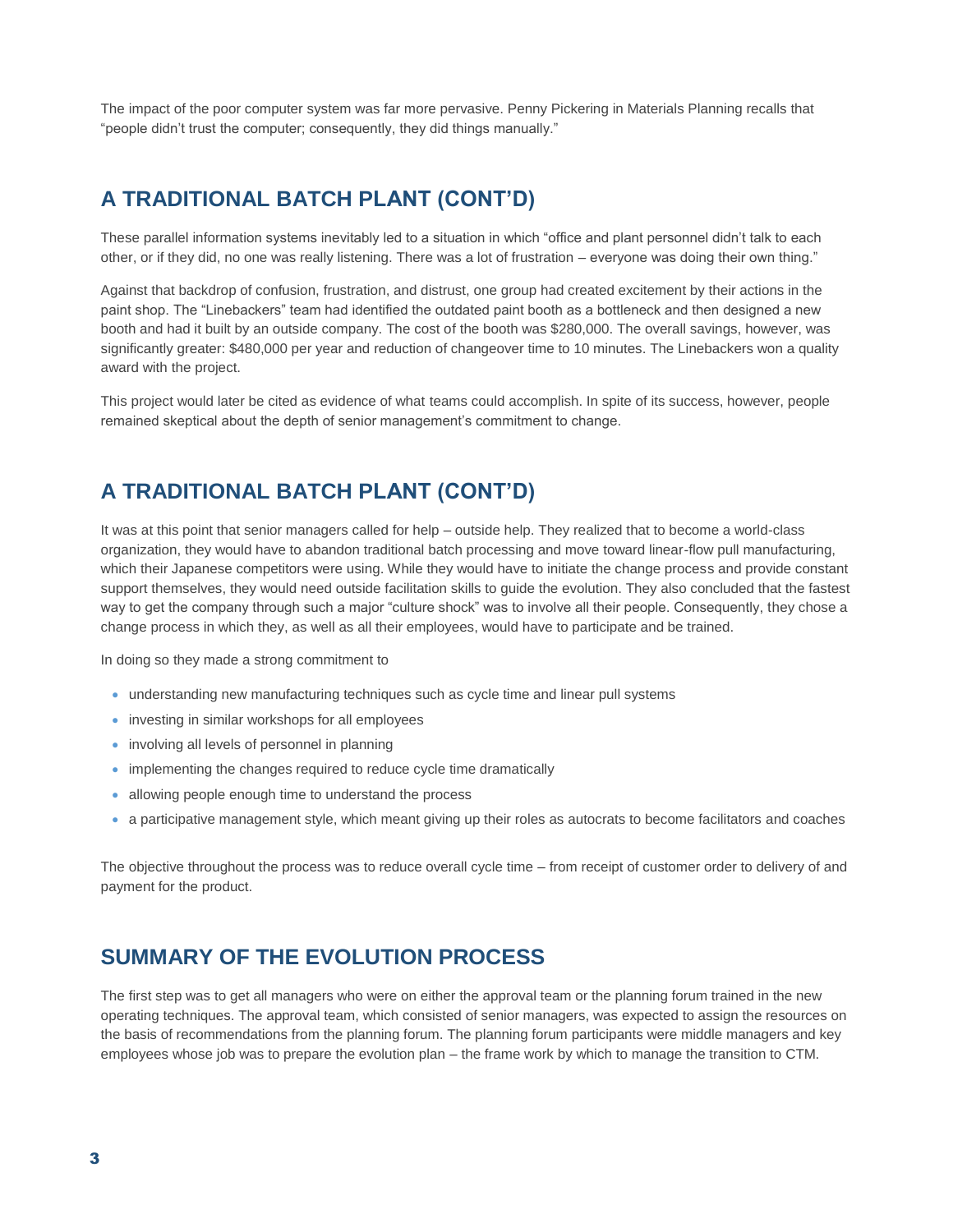As soon as the management training session ended, the planning forum established 15 review teams of middle managers and key employees. Those who needed it were trained quickly. All teams were then brought together, given their mandates, and sent off in search of opportunities to reduce cycle time.

The objective of each training session was to give everyone an understanding of the new concepts. There were other benefits too. At the first coffee break of the management session some observed that this was the first time that senior managers and all operating department heads had sat down in one room to discuss the business. Some senior managers suggested afterward that the improved communications alone would more than justify the training sessions' cost.

Yet while communication between all levels improved, only a few managers were initially willing to make a commitment to change. Most adopted a wait-and-see stance. Penny Pickering describes the middle managers' attitude best: "People were interested but skeptical at first. They were watching to see if the executives meant it." However, each director knew, as Kit Staley points out, that "Brian Bennett, the V.P. of manufacturing, was totally committed from the start."

Employees on the shop floor had mixed feelings. As Ron Skardi explains: "They wanted to help themselves but not the company." However, most workers' information was sketchy since only the union representatives had any training. Don Kivell sensed the concern on the floor. He took advantage of the waiting period to "build trust and credibility" by staging many informal meetings with supervisory and shop-floor employees and committing resources to cleaning up the bill of material, resolving some of the safety issues, and establishing good housekeeping practices. His actions sparked interest.

This was a trying period because nothing appeared to be happening. Some of the most creative in the rank and file grew impatient because they were still not involved in the process. After three months, however, the evolution plan was ready to be presented to the approval team.

### **IMPACT OF THE APPROVAL TEAM MEETING**

The approval team meeting, which lasted for a full day, turned out to be the most important meeting in Keeprite's history. All 120 people involved with the 15 review teams were present; each team made presentations. In all, the evolution plan comprised 120 cycle time reduction projects ranked according to team priorities.

The meeting exceeded everyone's expectations. As John Chambers, manager of quality assurance, puts it, "Everyone burst into flower." Kit Staley remembers that "approval team members were blown away by the caliber of the presentations." They were also startled that most require little money and could be completed quickly. Furthermore, the initial skepticism of both senior managers and other employees were capable of working in teams to plan and implement improvements. Similarly, employees were convinced that senior managers were totally committed to reducing cycle time.

### **ACTION TEAMS**

Action teams were organized within two weeks and then trained. Where needed, special training was provided in areas such as pull systems, project planning, preventive maintenance, blueprint reading, and team building.

### **WORKING ON THE FIRST PROJECTS**

After the approval team meeting, the base of employee participation was moved down to operators and clerical staff. As Don Kivell puts it, "credibility was cemented when people at the bottom were asked to become involved with teams and contribute their ideas. There were more volunteers than teams. A couple of teams got quick success, and we found lots of ways to celebrate those successes."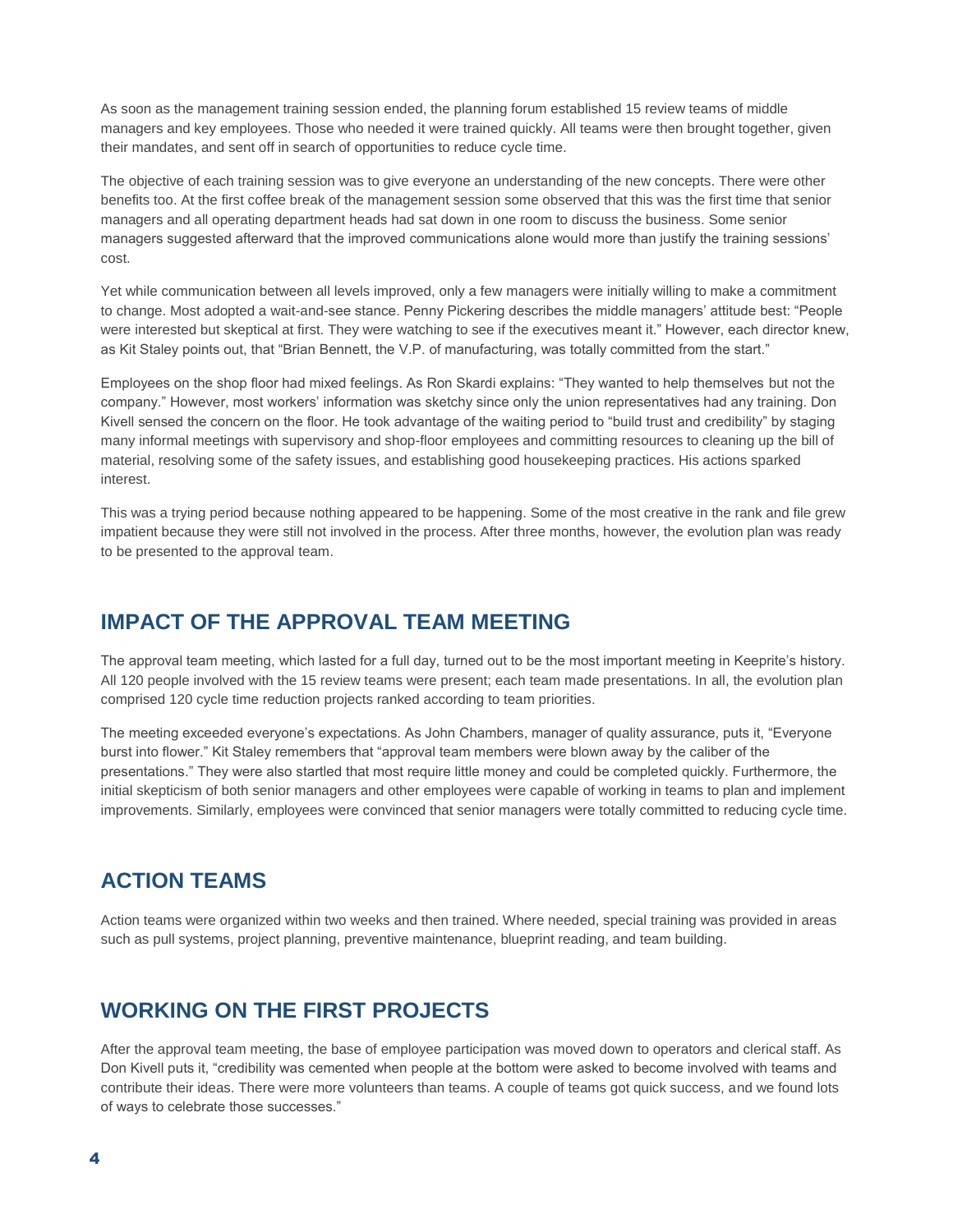As an example, Ron Sakardi grabbed the chance to eliminate a major safety hazard – the degreaser. By eliminating the degreaser, Ron and some of his colleagues stopped the deterioration to the roof and reduced maintenance and repair of boilers. Furthermore, as a result of an operator's suggestion, they installed a bank of fans under the conveyor system and thus were able to reduce the new decreasing process from three days to 20 minutes. To those involved, the project indicated that management was serious about reducing cycle time.

Kit Staley reports on the overall success of the projects: "Results achieved were way beyond expectations. We had planned over five years, but in every area immediate dramatic improvement was evident."

# **THE NEW SPIRIT OF TRUST**

At the same time that project teams were starting on their projects, the company realized that they would have to slash production in response to a changed market. The result was a dramatic layoff of about 40 percent of shop floor personnel.

Normally, this kind of catastrophe would have killed enthusiasm. Yet, because people had a new trust in management and faith in the company, the momentum remained and morale stayed positive.

Roy Winger was impressed that "we became less defensive and supervisors got together on problems in a common bond and stopped trying to point fingers." John Chambers adds, "People have started to look, question, and talk about things in a cooperative way." For Penny Pickering, the projects produced an "excitement in the air. People were talking about their presentations and ideas."

Even union-management relations had improved. As Ron Sakardi notes, "The company understands us better and we understand them".

In the first 19 months after the Evolution Plan was put into practice, employees had produced the results shown in the following table:

| <b>Keeprite Accomplishments</b> | <b>Baseline</b>     | 19 months later    |
|---------------------------------|---------------------|--------------------|
| <b>Reductions</b>               |                     |                    |
| Overall cycle time              | 22 days             | 7 days             |
| Inventory                       | \$18 million        | \$3 million        |
| <b>WIP</b>                      | 12%                 | 6%                 |
| Storage space                   | 150,000 square feet | 30,000 square feet |
| Order entry time                | 7 days              | 18 hours           |
| Setup to presses                | 5 days              | 54 minutes         |
| Work orders to presses          | 6 days              | 10 hours           |
| Processing to presses           | 3 days              | 4 hours            |
| Forklifts                       | 28 trucks           | 16 trucks          |
| Downtime                        | 1200 hours          | 600 hours          |
| Improvement (%)                 |                     |                    |
| Inventory accuracy              | 50%                 | 95%                |
| Productivity core & header      | 100 hours           | 47 hours           |
| Redraw drawings                 | 207 drawing         | 21 drawings        |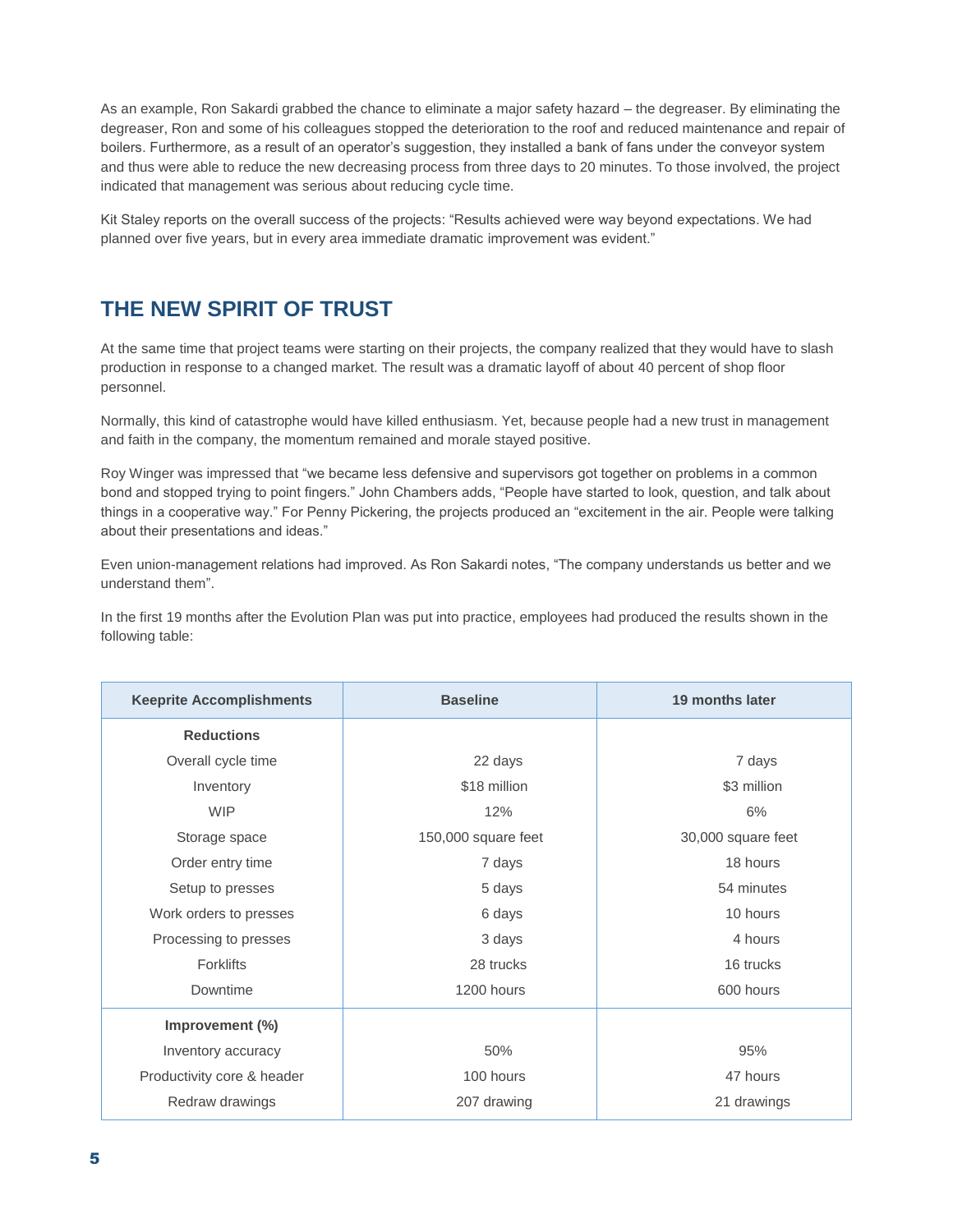| From starting point      |                                |  |
|--------------------------|--------------------------------|--|
| Productivity improvement | up 17%                         |  |
| Operating profits        | up 219%                        |  |
| Delivery schedule        | 96% on-time delivery           |  |
| Shipments                | up 29%                         |  |
| Overtime                 | 50% below budget               |  |
| Inventory                | 25% (\$5 million) below budget |  |

### **EPILOGUE**

Two years after producing such successful results, Roy Winger observes, "It's hard not to feel proud of the accomplishments and to feel good about ourselves." Don Kivell agrees: "Terrific progress is still being made. Over 50 percent of our employees are actively involved in cycle time reduction teams covering our total business cycle from order entry to shipping."

In the best summary of the consequences, Don continues: "It's a paradox. The recession reduced work 25 percent. If we had not come as far as we have in cycle time reduction, we might not be sitting here discussing it. Because of our success, we remain in business. We've been recognized by the head office, and also numerous industries in the region. Despite the business downturn, people still believe in us."

# **IMPACT OF CYCLE TIME REDUCTION ON PROFITS**

#### **Overview**

The goal of entitlement – the cycle time that can be achieved simply through elimination of nonessential activities across the company. We outlined a cycle time reduction sequence that begins with the elimination of nonessential activities and impediments to linear flow in the manufacturing cycle. We showed that as nonessentials are eliminated, buffer inventories can be reduced dramatically.

We will show how reaching entitlement affects not only profits but also most of the functions and responsibilities of the chief financial officer (CFO). Traditionally, CFO's have avoided getting involved in cycle time reduction, but in the fast track process their involvement is essential. Once involved, they will realize that continuous cycle time reduction

- improves profits dramatically
- improves the balance sheet
- reduces the working capital cycle
- introduces new asset-valuation criteria
- simplifies internal controls
- requires a new cost model

#### **Improvement of Profits**

Eliminating nonessential activities such as changeovers and travel time may not reduce costs. However, it may reduce inventories and their many associated costs are the cost if those jobs necessary to buffer nonessential activities, such as expediting, cycle counting and shepherding engineering changes.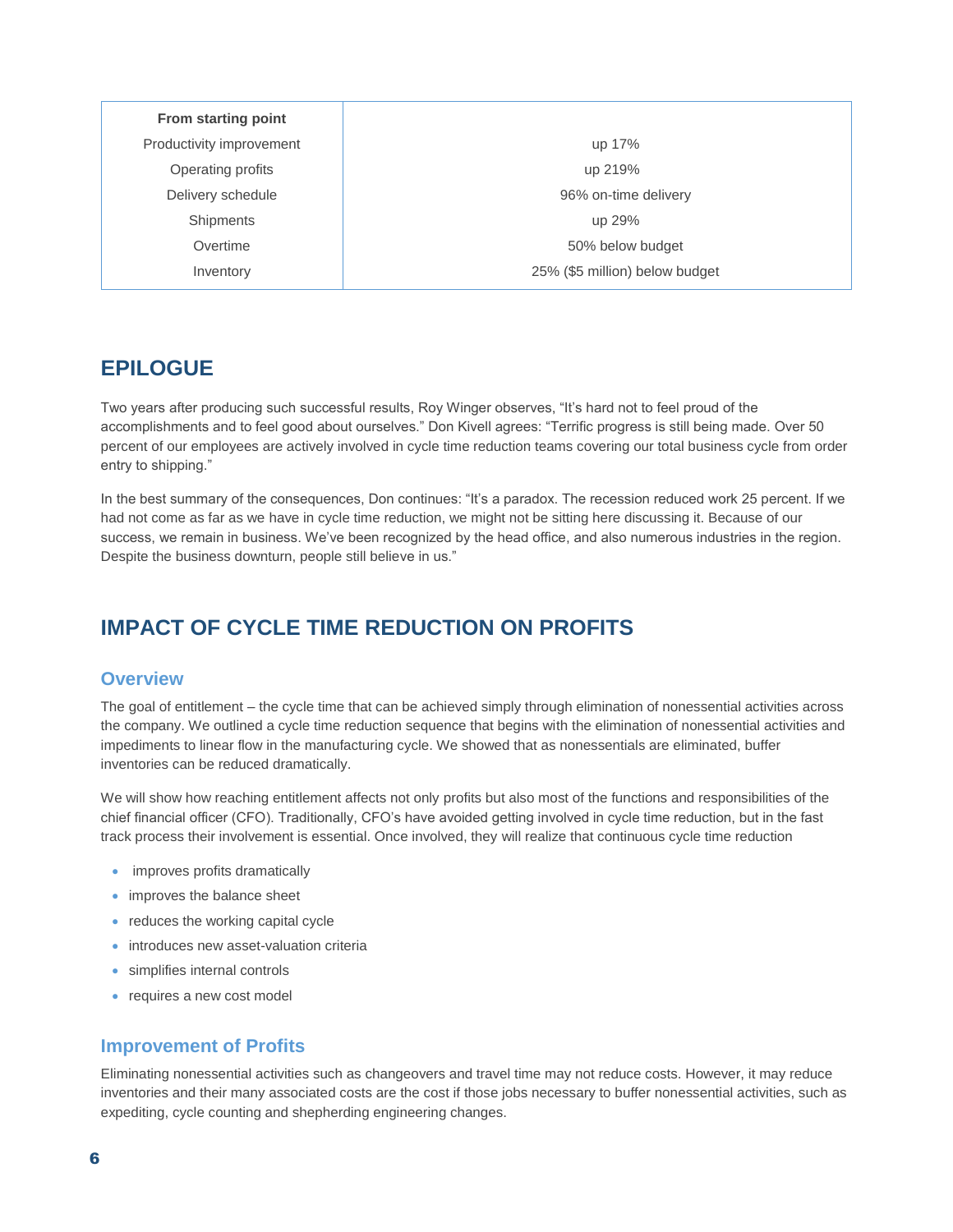Keeprite Canada's performance provides an example of how a significant drop in cycle time produces a similar reduction in inventories. Recall that in the first two years employees reduced cycle time from 22 days to 7 days and inventories from \$18 million to \$3 million. As Keeprite's profit and loss statement shows, the triple effect of such a major inventory drop extends across a large spectrum of expense accounts. Some examples follow.

**Interest charges.** As inventories diminish, loans (and corresponding interest charges) are reduced.

**Facilities expenses.** The linear flow process requires much less space because there is no inventory and no travel between machines. Whether the extra space can be rented out or used for other purposes is up to the company. Often, operations in other buildings can be brought in to fill he excess space, after which the other buildings can be sublet. In any event, better use of space reduces expenses for rent, taxes, heat, light, and power.

**Material handling.** While forklift trucks, storage racks and bins, and pallets or containers may be needed as part of the receiving and shipping process, they will not be needed in the plant linear process. Every forklift truck that can be eliminated reduces costs by about \$60,000 per year. At Keeprite, the number of tow motors has already dropped from 33 to 22, for a savings of about \$660,000 and further eliminations are expected as the company tries to keep pace with one of its Japanese competitors, which has no tow motors on its shop floor.

**Administrative costs.** Indirect labor costs go down when people eliminate specialized functions such as expeditors and changeover teams. They also drop when internal control procedures are simplified. An obvious example is the cycle counter. Internal control processes can become bottlenecks in the drive to achieve total linear flow. Many of these nonessential procedures create other costs related to computer time and paper forms.

**Quality improvement.** As quality defects are reduced to parts per million, costs diminish in the following expense accounts:

- warranties
- obsolescence
- scrap
- rework

**Direct labor clerical costs.** Since direct labor in most operations will account for 5 to 10 percent of the total cost, it will not likely be segregated from overheads with the same degree of accuracy as a traditional cost system requires. Time tickets and separate printouts will then be redundant. At that point, all the costs of the clerical activities associated with segregating direct labor will disappear.

**Organizational structural changes.** Other costs will disappear as operators take control of the linear flow process, which leads to fewer management levels and job classifications. Depending on their size, companies will probably end up with two to four classifications and four to six levels of management.

**Workers' compensation costs.** High workers' compensation costs may drop dramatically. Most worker injuries are to the back, and are caused by moving inventory.

#### **Expenses that Increase in CTM**

Some expenses will increase during the evolution to CTM:

- 1. Maintenance will increase significantly. Whereas preventive maintenance will be done by operators, planned maintenance (to decrease the chances for total system shutdown) will increase markedly.
- 2. Education and training expenses will increase. The amount will depend on the number of employees.
- 3. Sundry small expenditures may be required to fix tools and move equipment to reduce changeover and travel times.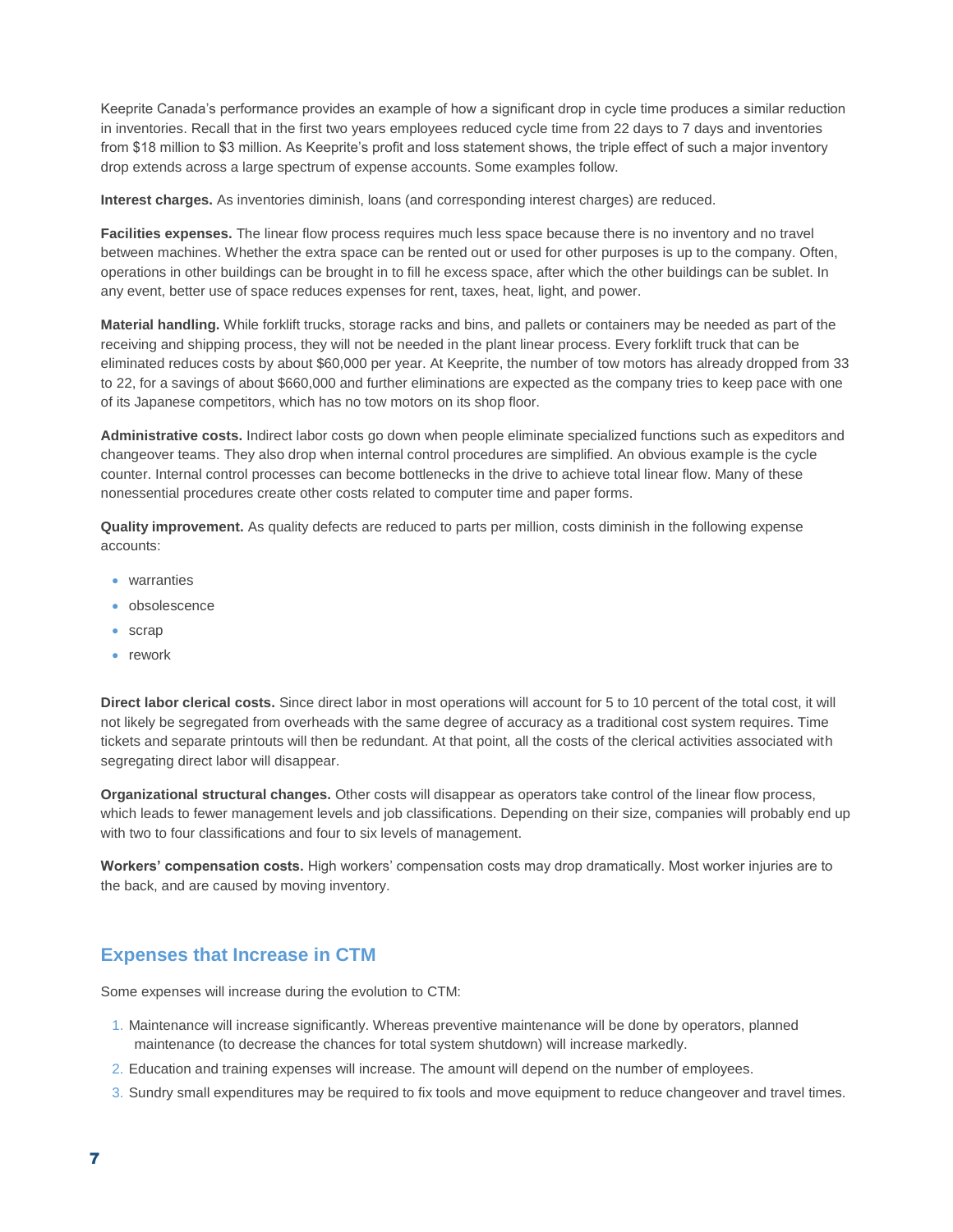4. Revenue increases may occur. If the company is in an expanding market, it may increase throughputs during the same accounting period, and in turn increase revenues.

Despite the expenses associated with a transition to CTM the net increase in profits can be substantial. One of our original clients went from \$2.5 million loss to a \$2.5 million profit in about 19 months – "the most spectacular achievement in the company's history," said a former controller. Unfortunately, since the company treated cycle time reduction as a project rather than a way of life, its subsequent performance slipped dramatically.

### **IMPROVEMENT OF THE BALANCE SHEET**

While most people will focus on the improved profits, they should not overlook the positive impact of significant inventory reduction on the balance sheet and working capital indicators. Remember that in the first year Keeprite Canada reduced its inventories from \$18 million to \$3 million.

Since no new investment in technology is required in the effort to reach entitlement, the only things likely to change are current assets and, if there is a bank loan, current liabilities. If you follow the Keeprite path, the balance sheet will change significantly during the first year of CTM. Inventories will have dropped dramatically, leading to either increased cash or decrease bank loans. This pool of credit or cash will then be available to finance the drive to reach benchmark or become best in the industry. Such goals are attainable only if you engineer out nonessential components and processes or use technology to reduce the time taken by essential activities.

## **IMPROVEMENT OF THE BALANCE SHEET (CONT'D)**

As a side benefit, when inventories cease to be a material factor in a profit-and-loss statement, outsiders can be more confident of the statement's accuracy. Large and material inventories have traditionally served as logical hiding places for poor performance – and sometimes even for good performances. Since inventory valuation is an art, not a science, personal judgment plays an important part in the valuation process. As a result, an inventory value of plus or minus 10 percent is easy to justify. Obviously, 10 percent of \$18 million is more material than 10 percent of \$3 million.

### **Reduction of the Working Capital Cycle**

Traditionally, the balance sheet and the source and application of funds have been used to keep track of the working capital requirements. Some companies have also used the cash flow statement. This statement is important in a CTM evolution, because it helps to expand the cycle time concept to include the receipt of payment. To this point, cycle time could be seen as starting with the order and finishing with shipment of the product. However, running in parallel with this process is a working capital that needs to be included in the definition of total business cycle time.

Let's assume that your working capital cycle is 84 days, which includes 42 days from order to shipment and another 42 days to collect the accounts receivable. Suppose you reduce processing cycle time from 42 days to 2 days, while the present customer payment schedule is around 42 days. Then the business cycle time will be 44 days, or the length of time it takes to collect the receivables. How will this scenario affect the working capital for of funds? Since companies normally pay suppliers in 40 to 4 days, your customers will cover your payments to suppliers. This arrangement can apply to 50 percent or more of your disbursements. You will need to cover the management and office monthly payroll for about 4 to 6 days and about 6 to 8 days of the shop employee's weekly payroll. While most manufacturers cannot conceive of having such a working capital cycle, we know a company that has had one like it for years. A manufacturer of corrugated boxes get a customer order ready for delivery in 15 days. It orders raw materials to be delivered during the afternoon of the14th day, produces the product and delivers it together with an invoice on the 15th day. This company has to contend with key suppliers that also perceive it as a direct competitor. Instead of the usual 30 days credit, the suppliers only allow 15 days. The company's response is to extend only 10 days' credit to its customers, which the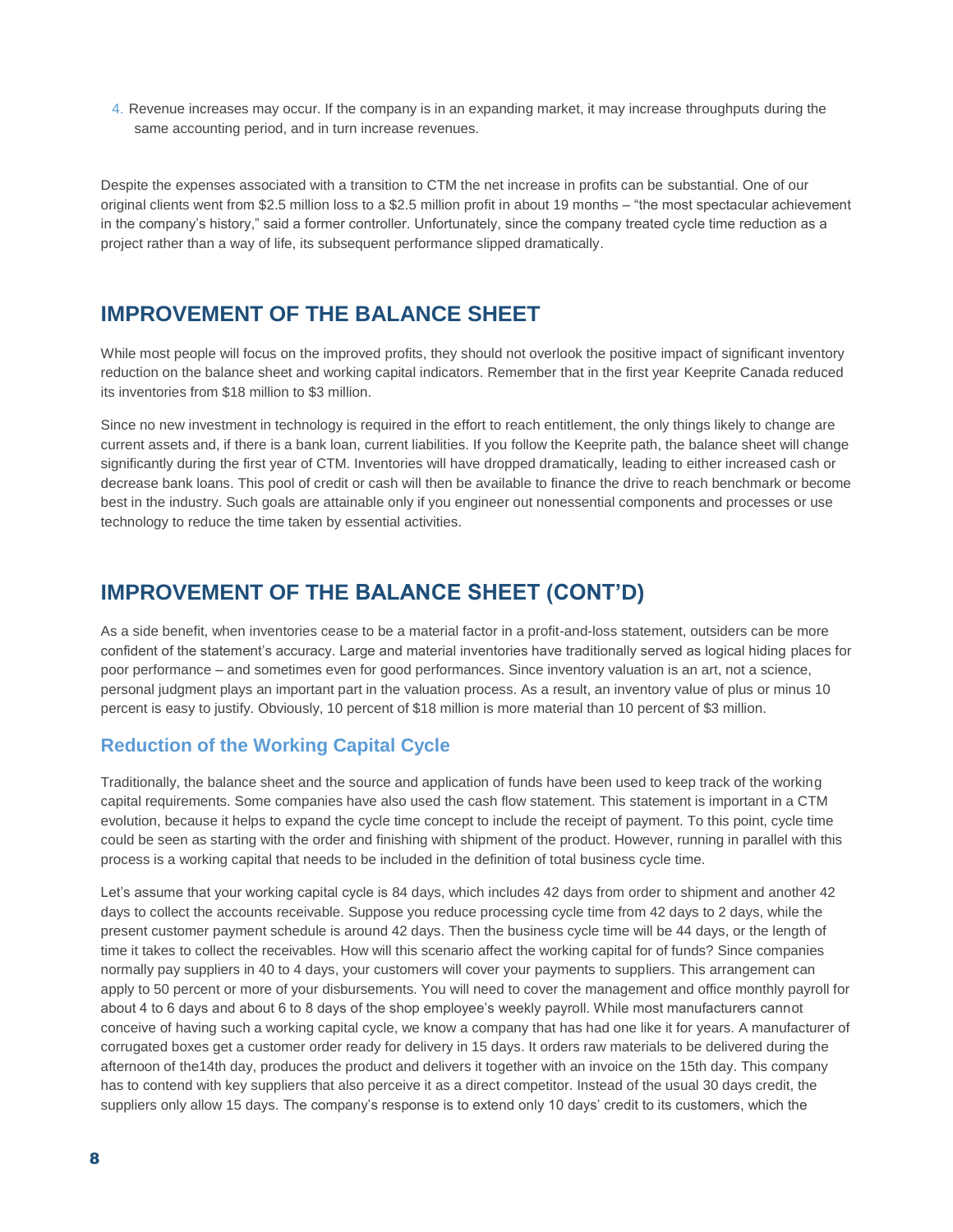customers have paid willingly. Such working capital targets are unthinkable with a traditional manufacturing process. They are possible in a CTM operation.

#### **Introduction of New Asset-Valuation Criteria**

In the traditional system, the usual requisition was for a stand-alone piece of equipment, a total process, or a plant. The instinct was to buy excess capacity, the fastest equipment, and the most electronic gadgetry available.

Inevitably, the new machines were expensive. Volume of output and costs per widget were the performance measures used to determine payback period. The payback period and amount of capital plus the projected costs of money were plugged into discounted cash flow models, and the project was evaluated and ranked according to priority. In a traditional process, the major emphasis is to determine payback and the money implications of the investment. Since each machine or process is an independent cost centre, there is not perceived need to study the impact of the new machine on the whole process.

#### **Introduction of New Asset-Valuation Criteria**

In a linear flow process, where all the machines are interdependent, the criteria for evaluating new machine purchases are necessarily different. For example, the following questions are critical:

- Is the equipment a replacement? Would the old machine still be useful in a dedicated role?
- What impact will new machines have on the effort to reduce cycle time? Does the machine reduce the time required to do the essential activities and not increase the nonessentials, such as maintenance? Are all the gadgets essential to meet the line requirements? If the machine is complex, are training courses for operators and maintenance people available?
- How long and how much investment will be required to get the equipment operating efficiency?
- Will the machine create or reduce the impact of bottlenecks? Implicit in this question is that if the machine is too fast and creates a line-balancing bottlenecks, then it is not going to help the process. Further, it may be possible to get a smaller, less complex machine, that is less expensive and does the job better.
- How reliable is the machine? Remember, in a linear flow process if one machine breaks down, the whole process stops. Reliability is therefore an imperative criterion in the evaluation of new equipment. It is better to spend more money to get the most reliable machine available.
- Is the machine easy to maintain? If a critical machine's vital parts are inaccessible, hampering both lubrication and repair the machine will be a major weakness in a linear flow process.

The cost of money is still an important factor in the evaluation process. However, the new criteria are essential because they insure that the linear flow process is not impeded. Therefore, the capital budget process must include people who can properly assess the impact of new equipment on the linear flow process.

### **Simplification of Internal Controls**

Fast-track cycle time reduction raises a new concern for finance. As traditional operations became larger and more complex, control procedures became more essential and more costly. In CTM Operations, however, the complexity diminishes and many of those procedural controls are exposed as bottlenecks. The main task is to determine what procedures are essential to assurance that proper controls are in place. A secondary task is to determine when to change internal control procedures and reduce the related costs.

Protecting company assets will continue to be a key CFO responsible. Only finance can decide which internal controls to modify and when. To do so, it needs to participate in designing the evolution process so it becomes aware of potential bottlenecks caused by existing internal control procedures and understands the new control tools that are available.

### **Linear Flow as an Internal Control Tool**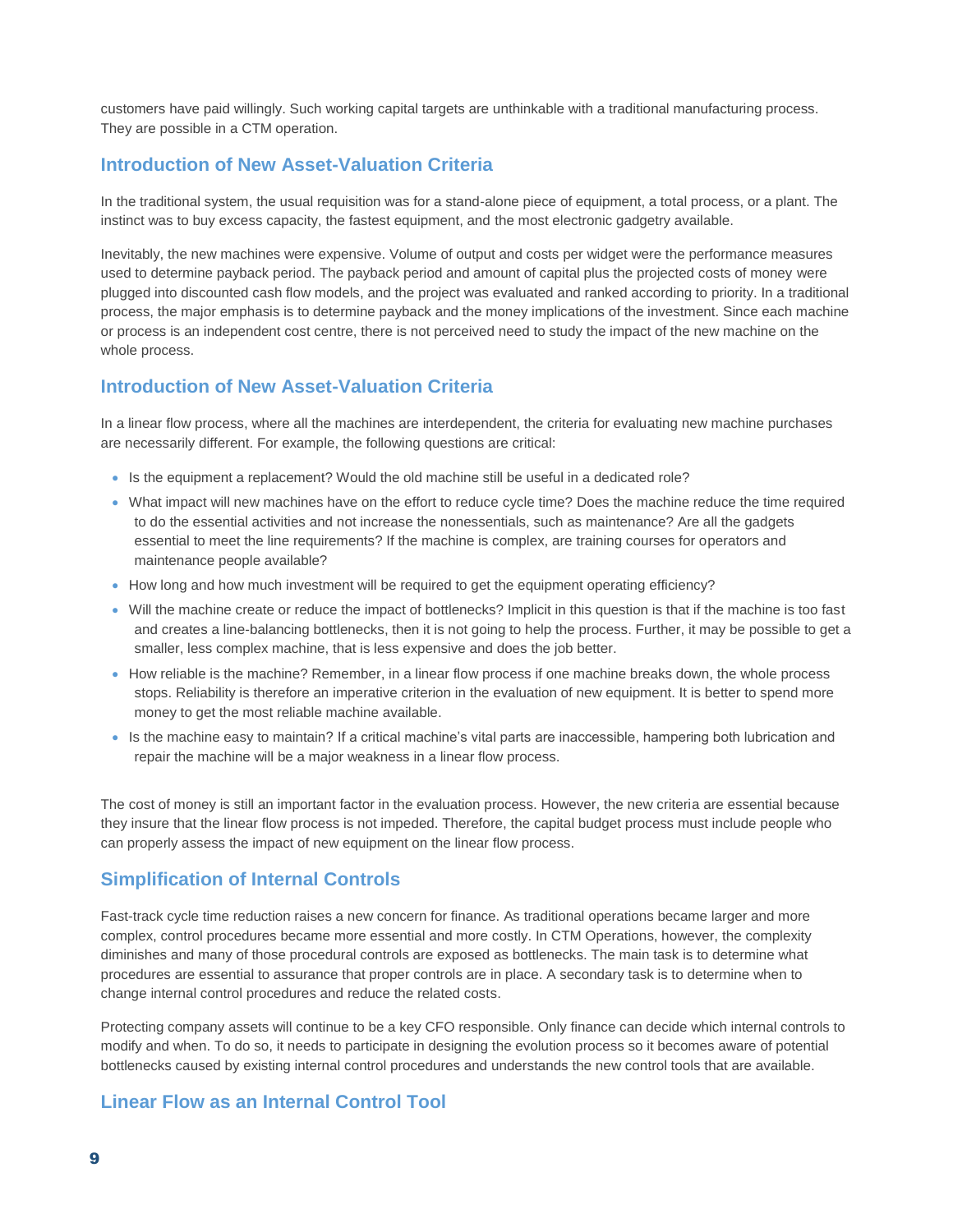Recall the following characteristics of a CTM linear flow process that uses the pull approach:

- Planners will only schedule final assembly. The system will schedule each individual machine from that point on.
- Inventories will be relatively insignificant, and turning over daily. There will be no inventory lying on the shop floor.
- The whole process will be visible from start to finish.
- If the process is not fed properly, it will shut down.
- If the right engineering drawings are not at the right station at the right time, the process will shut down.
- If one station in the process starts producing defects, the process will shut down.

Financial managers will accept the linear flow system as an integrated control check only when they can

- Appreciate why the system cannot do rework or have pallets of unfinished material on the floor
- Determine when the system can replace many of the present inspection points
- Determine when inventories are small enough so that the system can replace the old physical controls

### **Bottlenecks Created by Internal Controls**

Some of the most obvious bottlenecks created by traditional controls occur in the following areas:

**Secured stores areas.** Since these areas are the most glaring bottlenecks, they are usually among the first internal controls to disappear. As part of the linear process, bins with small quantities are instead set up close to the operators that need the items. In our experience, pilferage has not been a problem. This is probably because first, not many units are in the bins at any given time and, second, the units are under the watchful eye of the operators who need them to do their job.

This change is often the first indicator to management that employees are willing and able to take responsibility for company.

**Purchasing and accounts payable.** Many purchasing departments have already begun to eliminate some of their internal control bottlenecks. They continue to keep the basic functions of requisitioning, ordering, receiving, and paying for the goods separated, but change the way those functions are performed. For example, they have replaced the purchase order with one blanket order negotiated annually with major suppliers. As part of that order, both sides agree to an annual quantity of a specified material or component, at a predetermined price and quality, to be delivered daily or weekly as specified on a weekly release. Accounts payable still has to ensure that the company receives the right goods in the right quantity and match this information to supplier invoices. However, instead of filling out a paper form, many companies feed the receiving information into a computer and then match it to the supplier invoice when accounts payable enters it.

Protecting company assets will continue to be a key CFO responsible. Only finance can decide which internal controls to modify and when. To do so, it needs to participate in designing the evolution process so it becomes aware of potential bottlenecks caused by existing internal control procedures and understands the new control tools that are available.

Another possible change is to reduce the number of suppliers. As part of the new relationship, the key suppliers will be involved in the product design process, which includes creating the quality standards for their components. Then they will be expected to accept responsibility for meeting those standards. As soon as suppliers demonstrate that they are meeting the quality standards, you can move the receiving location for materials and components from one specific receiving dock to the spot where the material or components enter the process. A line that is operating in proper conjunction with an accredited vendor will provide the assurance that the right quantity is shipped at the right time to the right spot. Quality checks will still be required. The issue then becomes, who should do the control checks?